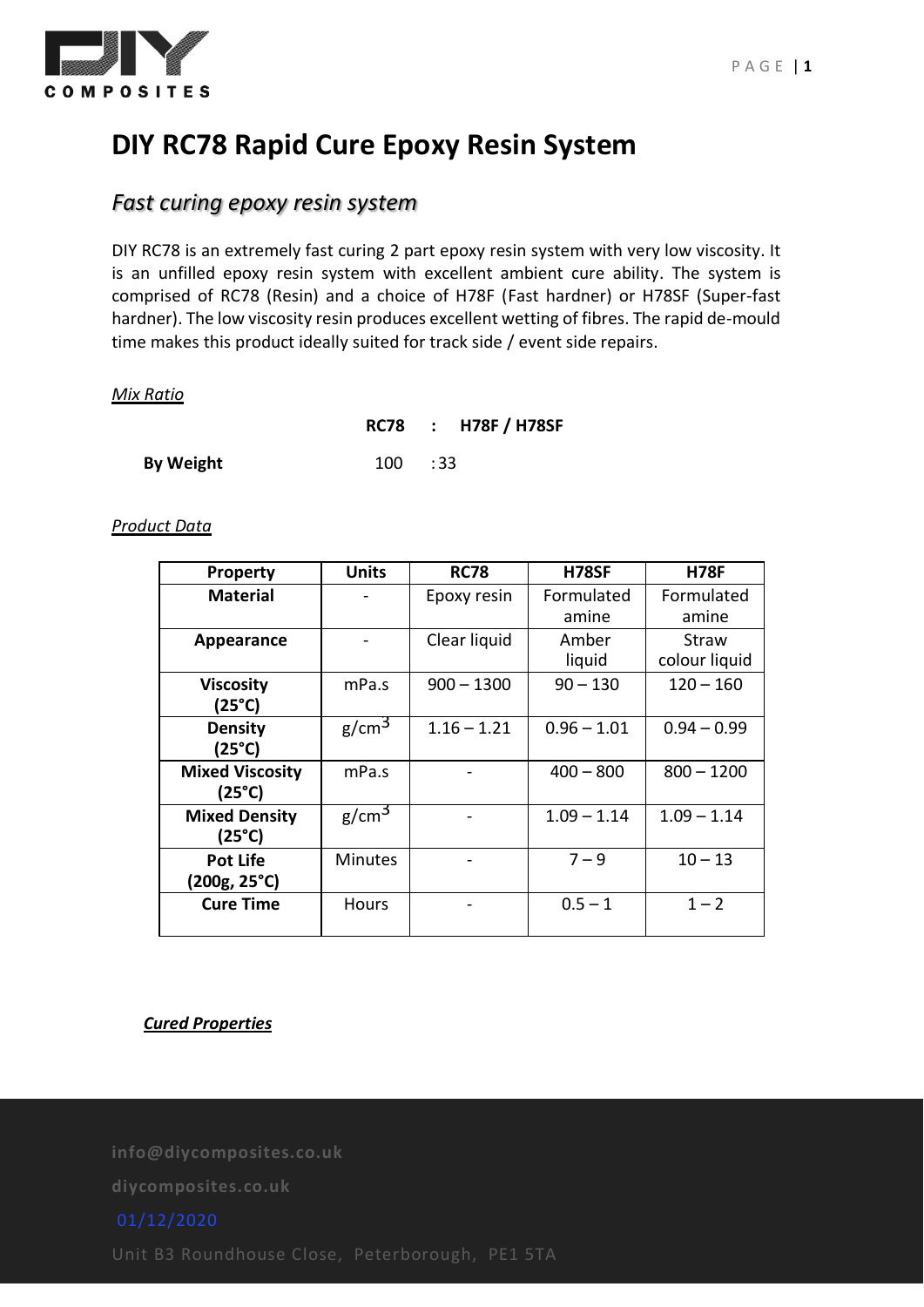

| <b>Properties</b>    | <b>Standard</b>      | <b>Units</b>    | <b>RC78/</b> | <b>RC78/</b> |
|----------------------|----------------------|-----------------|--------------|--------------|
|                      |                      |                 | <b>H78SF</b> | <b>H78F</b>  |
| <b>Hardness</b>      | <b>BS EN ISO 868</b> | Shore D         | $85 - 90$    | $85 - 90$    |
|                      |                      |                 |              |              |
| Linear               | 500 x 50 x 10        | %               | $< 0.2\%$    | < 0.2%       |
| <b>Shrinkage</b>     | mm                   |                 |              |              |
| <b>Tensile</b>       | <b>BS EN ISO 527</b> | MPa             | $40 - 46$    | $48 - 54$    |
| <b>Strength</b>      |                      |                 |              |              |
| <b>Tensile</b>       | <b>BS EN ISO 527</b> | <b>MPa</b>      | $1600 -$     | $1600 -$     |
| <b>Modulus</b>       |                      |                 | 2000         | 2000         |
| <b>Elongation at</b> | <b>BS EN ISO 527</b> | %               | $2.0 - 4.0$  | $3.0 - 5.0$  |
| <b>Break</b>         |                      |                 |              |              |
| <b>Flexural</b>      | <b>BS EN ISO 178</b> | <b>MPa</b>      | $95 - 105$   | $85 - 95$    |
| Strength             |                      |                 |              |              |
| <b>Flexural</b>      | <b>BS EN ISO 178</b> | <b>MPa</b>      | $2300 -$     | $2100 -$     |
| <b>Modulus</b>       |                      |                 | 2700         | 2400         |
| <b>Glass</b>         | <b>DMA</b>           | $\rm ^{\circ}C$ | $80 - 84$    | $78 - 82$    |
| <b>Transition</b>    |                      |                 |              |              |
| <b>Temperature</b>   |                      |                 |              |              |
| (Tg)                 |                      |                 |              |              |

Above values refer to pure resin, properties of the laminate will differ and will depend on the reinforcements used.

#### *Method of Use*

### *Preparation*

Before use ensure that the resin, fibre or filler and Gelcoat are compatible. For advice on the choice of Gelcoat and for processing instructions, please contact DIY Composites.

#### *Mixing Instructions*

Thoroughly mix the resin and the hardener according to the indicated mixing ratio, avoiding air entrapment and make certain that the material at the bottom and sides of the container is well stirred into the centre. The mixed material should be used within the stated pot life. Please note that the pot life is mentioned for 200g test sample mixing larger quantities will shorten the pot life similarly smaller quantities will increase the pot life.

**info@diycomposites.co.uk**

**diycomposites.co.uk**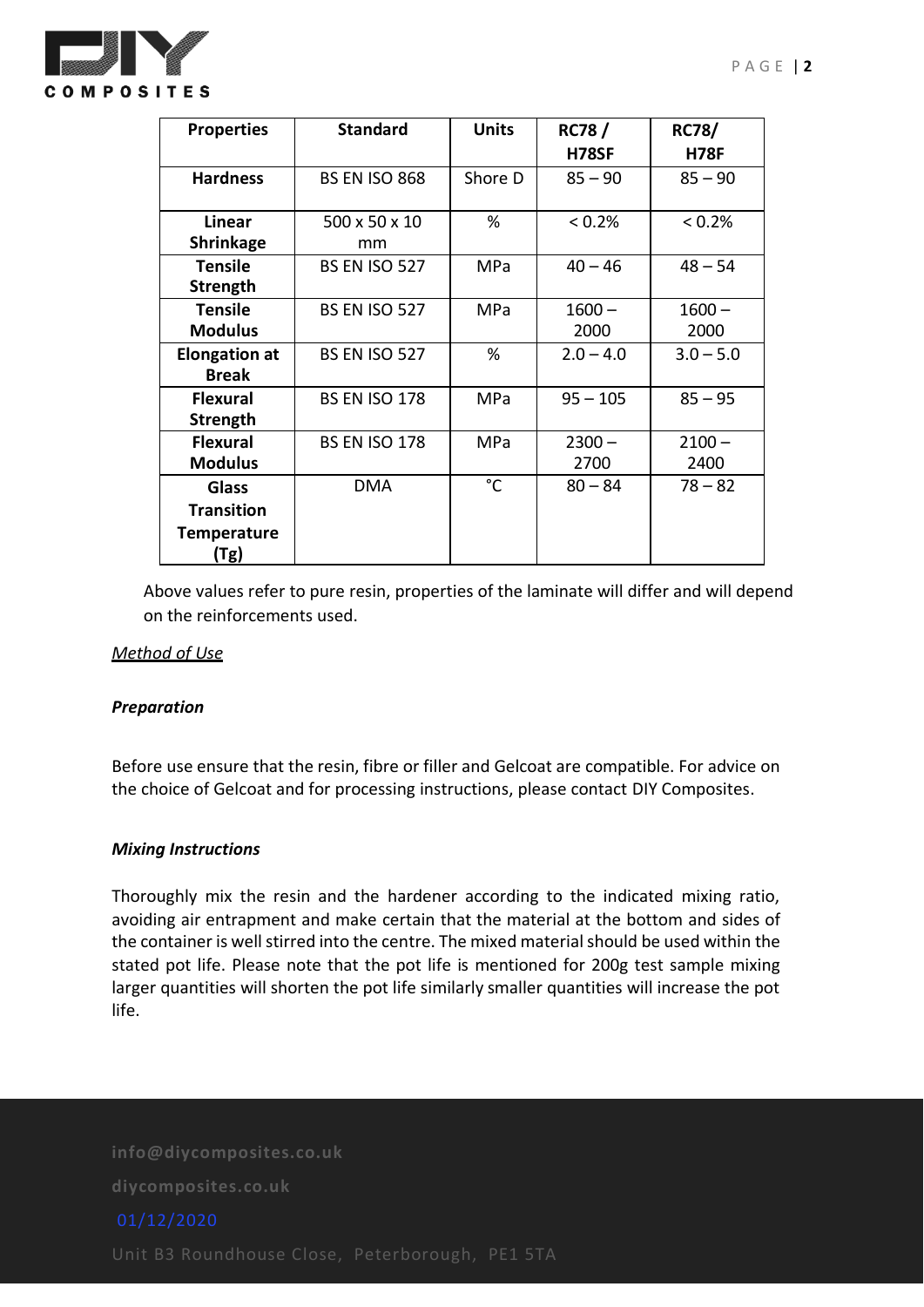

### *Curing and Post Curing*

To achieve full high temperature properties, post cure treatment is recommended. After curing / de-moulding the part should be heated to 80°C for 3 hours and then allowed to slowly return to room temperature. The product can be used without post cure or with partial post cure, but will not achieve full physical properties.

#### *Storage*

The DIY RC78 Resin system (RC78 & H78F / H78SF) should be stored in original, unopened containers between 15 and 25°C. KEEP THE PACKING TIGHTLY SEALED WHEN NOT IN USE.

If stored under the above conditions, DIY RC78 Resin system (RC78 & H78F / H78SF) will have a shelf life of 12 months, from the date of production.

#### *Packaging*

DIY RC78 resin system is supplied in pack sizes of 0.5kg / 1kg / 5kg / 33.25kg

#### *Further Information*

All information presented within this document is believed to be accurate and reliable, but is solely for the user's consideration, investigation and verification. Our technical advice, whether verbal, or in writing is given in good faith, but without warranty express or implied– this also applies where proprietary rights of third parties are involved.

The information is not to be taken as an express or implied representation or warranty for which DIY Composites LTD assumes legal responsibility. Any warranties, including but not limited to warranties of merchantability, fitness for use or non-infringement of intellectual property rights of third parties, are herewith expressly excluded.

It is the sole responsibility of the user and or purchaser to ensure the product is suitable for their purposes which will require them making tests to ascertain this. DIY Composites LTD or any parent or subsidiary company of it will not be held liable for any damage to person or property or monetary loss stemming from the use of this or any of its products.

Since the user's product formulations, specific use applications and conditions of use are beyond the control of DIY Composites LTD we make no warranty or representation regarding the results which may be obtained by the user. It shall be the sole responsibility of

**info@diycomposites.co.uk**

**diycomposites.co.uk**